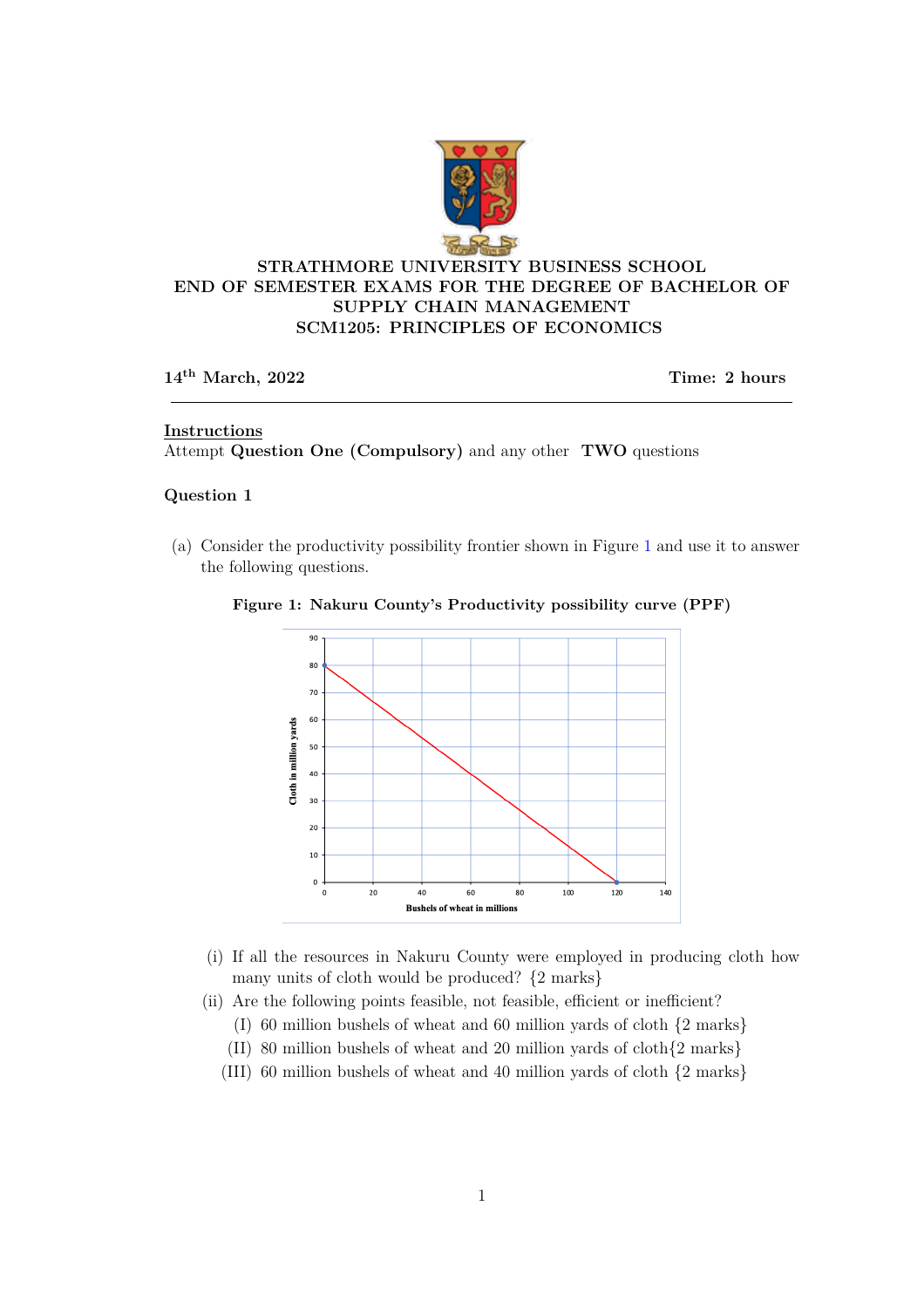- (iii) What is the opportunity cost of producing a bushel of wheat in Nakuru County {2 marks}
- (iv) What is the opportunity cost of producing 40 million yards of cloth? {2 marks}
- (v) What would you advice Nakuru County to do to increase its productivity possibility set? {2 marks}
- (b) Using your country as for illustrations, with the help of minimum working examples discuss the various macro economic policy objectives  $\{8 \text{ marks}\}$
- (c) A survey indicated that chocolate is Kenyans favourite ice cream flavour. For each of the following, indicate the possible effects on demand, supply, or both as well as equilibrium price and quantity of chocolate ice cream.
	- (i) A severe drought in Central Kenya causes dairy farmers to reduce the number of milk-producing cattle in their herds by a third. These dairy farmers supply cream that is used to manufacture chocolate ice cream. {4 marks}
	- (ii) A new report by the Kenya Medical Research Institute (KEMRI) reveals that chocolate does, in fact, have significant health benefits. {4 marks}

**[30 marks]**

### **Question 2**

(a) Table 1 shows the demand and supply schedule for pizza

| Table 1: Demand and Supply Schedule for Pizza |  |
|-----------------------------------------------|--|
|-----------------------------------------------|--|

| Price | Quantity Demanded | Quantity Supplied |
|-------|-------------------|-------------------|
| KES4  | 135 Pizzas        | 26 Pizzas         |
| 5     | 104               | 53                |
|       | 81                | 81                |
|       | 68                | 98                |
|       | 53                | 110               |
|       | 39                | 121               |

- (i) What is the equilibrium price and quantity of Pizza {2 marks}
- (ii) What is the nature of disequilibrium at KES8 and how would the market rectify it? {2 marks}
- (iii) What is the nature of disequilibrium at KES5 and how would the market correct it? {2 marks
- (iv) Suppose the consumers increased their consumption of Pizzas by 30 units irrespective of the price. What will be the new demand and supply schedule? What will be the new equilibrium price and quantity?  $\{4 \text{ marks}\}$
- (v) State any six factors that what would occasion the change in  $2a(iv)$  above  $\{3\}$ marks}
- (b) The Kenyan economy is mixed. With the help of relevant examples state the kind of goods that government and the private sector should focus on producing {7 marks}

**[20 marks]**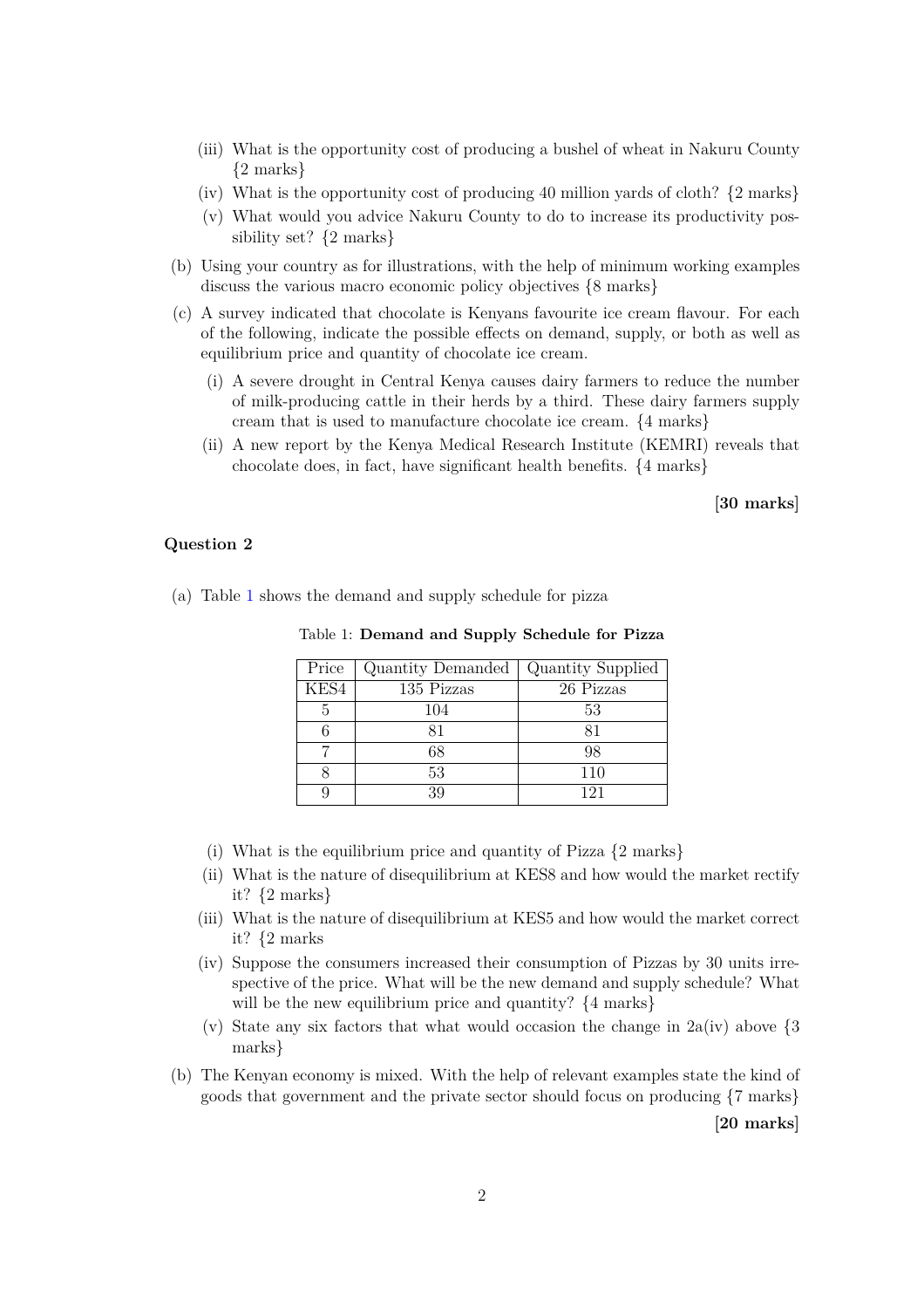#### **Question 3**

(a) Table 2 shows the national income statistics of country A. Use these statistics to answer the following questions

| <b>Item</b>                                     | Value (KESbn) |
|-------------------------------------------------|---------------|
| Consumption expenditure (at market prices)      | 260           |
| Investment expenditure (at market prices)       | 70            |
| Government Spending (at market prices)          | 85            |
| Export of goods and services (at market prices) | 20            |
| Import of goods and services (at market prices) | 25            |
| Net Income from abroad                          | 5             |
| Indirect taxes                                  | 60            |
| Capital depreciation                            | 20            |

Table 2: **Country A's National Income statistics**

- (i) Define GDP and state the three items it measures {4 marks}
- (ii) Using a relevant approach calculate the GDP of country A given the statistics in Table 2? {2 marks}
- (iii) What is the distinction between GDP and GNP? What is country A's GNP?  $\{2\}$ marks}
- (iv) Calculate Country A's net national product (NNP) {1 mark}
- (v) Suppose Country A did not tax her citizens what would her GDP be?{1 mark}
- (b) The mayor of Kisumu City, is worried about a potential epidemic of deadly influenza this long rains season, he asks an economic adviser the following series of questions. Determine whether a question requires the economic adviser to make a positive assessment or a normative assessment.
	- (i) How much vaccine will be in stock in the city by the end of November? {2 marks}
	- (ii) If we offer to pay 10% more per dose to the pharmaceutical companies providing the vaccines, will they provide additional doses? {2 marks}
	- (iii) If there is a shortage of vaccine in the city, whom should we vaccinate firstthe elderly or the very young? (Assume that a person from one group has an equal likelihood of dying from influenza as a person from the other group.) {2 marks}
	- (iv) If the city charges KES25 per shot, how many people will pay? {2 marks}
	- (v) If the city charges KES25 per shot, it will make a profit of KES10 per shot, money that can go to pay for inoculating poor people. Should the city engage in such a scheme? {2 marks}

**[20 marks]**

#### **Question 4**

(a) Consider the short run production process represented by Table 3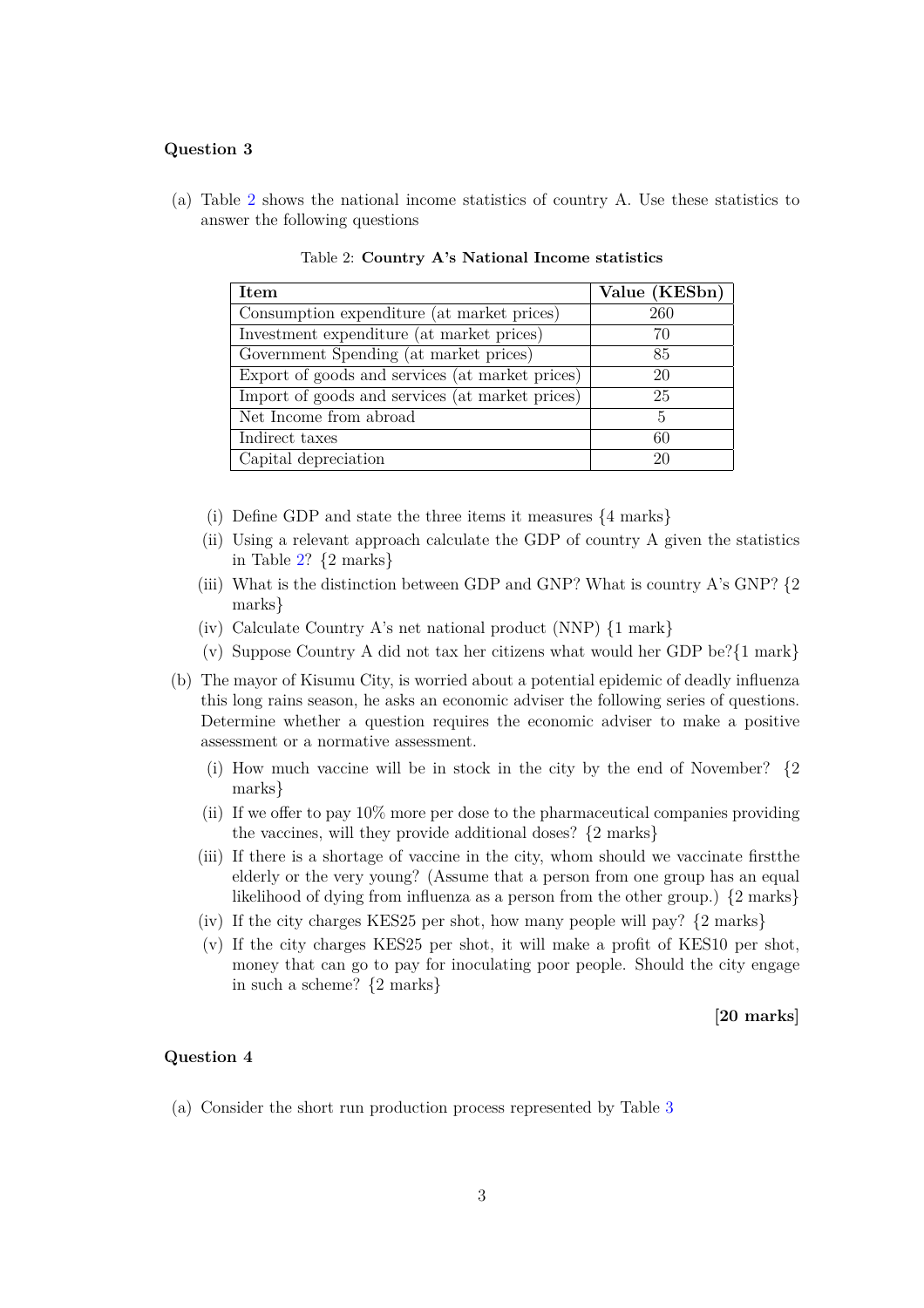| Capital | Labour         | Output |
|---------|----------------|--------|
| 1       | 0              | 0      |
| 1       | 1              | 5.6    |
| 1       | $\overline{2}$ | 20.8   |
| 1       | 3              | 43.2   |
| 1       | 4              | 70.4   |
| 1       | 5              | 100    |
| 1       | 6              | 129.6  |
| 1       | 7              | 156.8  |
| 1       | 8              | 179.2  |
| 1       | 9              | 194.4  |
| 1       | 10             | 200    |
| 1       | 11             | 193.6  |
| 1       | 12             | 172.8  |

Table 3: **Short run Production Process**

- (i) Complete Table 3 for the marginal product of labour of labour  $MP_l$  {3 marks}
- (ii) Complete Table 3 for average product of labour of labour  $AP_l$  {3 marks}
- (iii) Identify the three stages of production in Table 3 {3 marks}
- (iv) What are the policy implications to a firm operating in first, second and third stage of production? {6 marks}
- (b) State any five circumstances under which the law of demand may be disobeyed {5 marks}

**[20 marks]**

#### **Question 5**

(a) Suppose that business travelers and vacationers have the following demand for airline tickets from Nairobi to JFK:

|       | Price   Quantity Demanded   Quantity Demanded |               |
|-------|-----------------------------------------------|---------------|
| (USD) | $\vert$ (Business travellers)                 | (Vacationers) |
|       |                                               |               |

200 2,000 800 250 1,900 600 300 1,800 400

Table 4: **Demand for Air tickets vacationers and business travellers**

- (i) As the price of tickets rises from USD200 to USD250, find and interpret the price elasticity of demand for business travelers and vacationers using the midpoint method {6 marks}
- (ii) With reasons identify the nature of price elasticity of demand for both the vacationers and business travellers {2 marks}
- (iii) What is the main reason for difference between the nature of the price elasticity of demand between the vacationers and the business travellers {2 marks}